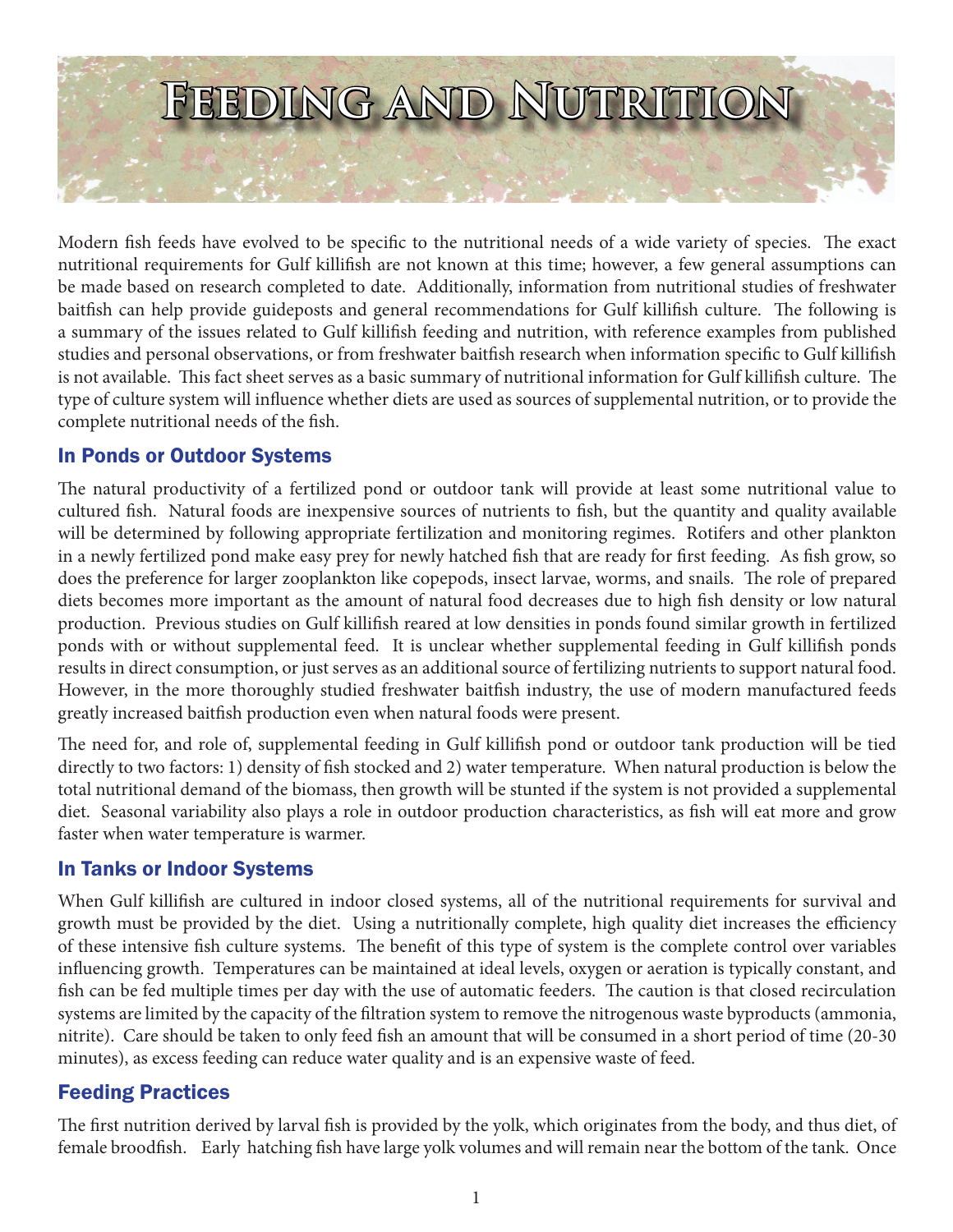| Feed type,     | Larvae   | <b>Fry</b>       | Juvenile     | <b>Market size</b> | <b>Brood fish</b> | <b>Feeding</b> |
|----------------|----------|------------------|--------------|--------------------|-------------------|----------------|
| composition,   | (0.01 g) | $(0.05 - 0.5 g)$ | $(1 - 5 g)$  | $(5 - 7 g)$        | $(8 - 20 g)$      | rate           |
| and size       |          |                  |              |                    |                   |                |
| <b>Breeder</b> |          |                  |              |                    |                   | $1 - 2x/day$   |
| 45-12; 2.4mm   |          |                  |              |                    |                   |                |
| Maintenance    |          |                  |              |                    |                   | 1 x/day        |
| 32-04; 3.6mm   |          |                  |              |                    |                   |                |
| Grower         |          |                  |              |                    |                   | $2 - 3x/day$   |
| 40-09; 2.4mm   |          |                  |              |                    |                   |                |
| Micro          |          |                  |              |                    |                   | $4-6x/day$     |
| 50-14; 0.8mm   |          |                  |              |                    |                   |                |
| Starter        |          |                  |              |                    |                   | $4-6x/day$     |
| 50-10; powder  |          |                  |              |                    |                   | or constant    |
| Artemia        |          |                  |              |                    |                   | $1 - 3x/day$   |
| 56-17; live    |          |                  |              |                    |                   |                |
|                |          |                  |              |                    |                   |                |
| Hatch date     | 2 weeks  | 2 months         | $4-6$ months | $6 - 10$ months    | $8 - 12$ months   |                |

This chart provides examples of feed type, composition (% crude protein-% crude fat), size (mm), and rates of feeding for various sizes of cocahoe minnows. Additionally, the chart estimates the length of time it would take to grow cocahoe minnows to each size class, and what the approximate weight (g) of individual fish at each class.

the yolk has been consumed, they begin exhibiting characteristics of swim-up fry, indicating readiness for first feeding. This can occur a few days after hatching, or shortly after hatching in the case of air-incubated embryos delayed past the normal hatch date. Brine shrimp are typically the first food offered, as they contain relatively high levels of nutrients and offer a moving live food that can benefit the predatory instincts of larval fish. After a few days of brine shrimp feeding, high quality powdered starter diets can be introduced, with a gradual total replacement. Recent studies have indicated some success in using commercially available starter diets to replace brine shrimp in the first stage of larval rearing.

As fish grow, diets can increase in size (proportionate to mouth gape) and decrease in nutrient levels and feeding rates. Feeding prepared diets that are appropriate in size helps to make feeding more efficient by maximizing the reward (nutritional intake) for the effort (energy spent feeding). Younger fish typically require higher nutrient levels that older fish. Nutrient levels can be reduced by feeding lower quality diets, or by simply feeding smaller amounts.

# Feed Components

Prepared diets can be broken down into three major component categories: macronutrients (energy and protein), micronutrients (vitamins and minerals), and non-nutritive elements.

### **Protein**

Protein is the most expensive part of fish feed, so care should be taken to select feeds with appropriate levels of protein. The protein requirement can change with age of fish, as younger fish generally need to be fed a high protein diet at regular intervals to maximize growth. As fish age, the protein requirements are reduced.

It is important to note that not all proteins are the same. This is because proteins are made of individual amino acids, which serve as the building blocks of a protein. Fish are unable to synthesize 10 of these amino acids, so they must be provided by the diet. Plant-based protein (soybean meal, cottonseed meal, etc.) are typically deficient in one or more of the essential amino acids. Animal-based protein (fishmeal, poultry meal, etc.) tend to have a better amino acid profile but are often more expensive than plant proteins. As a result, feeds are typically formulated on a least cost basis, which combines multiple sources of protein to achieve desired levels of specific amino acids.

### **Energy**

Energy can be supplied by protein, fat, or carbohydrates. Fat is the preferred source of energy, because it is both cheap and energy-dense. Like protein, fats can come from plant or animal sources. Protein is a costly source of energy both financially and metabolically, so diets with sufficient energy should have the effect of sparing protein